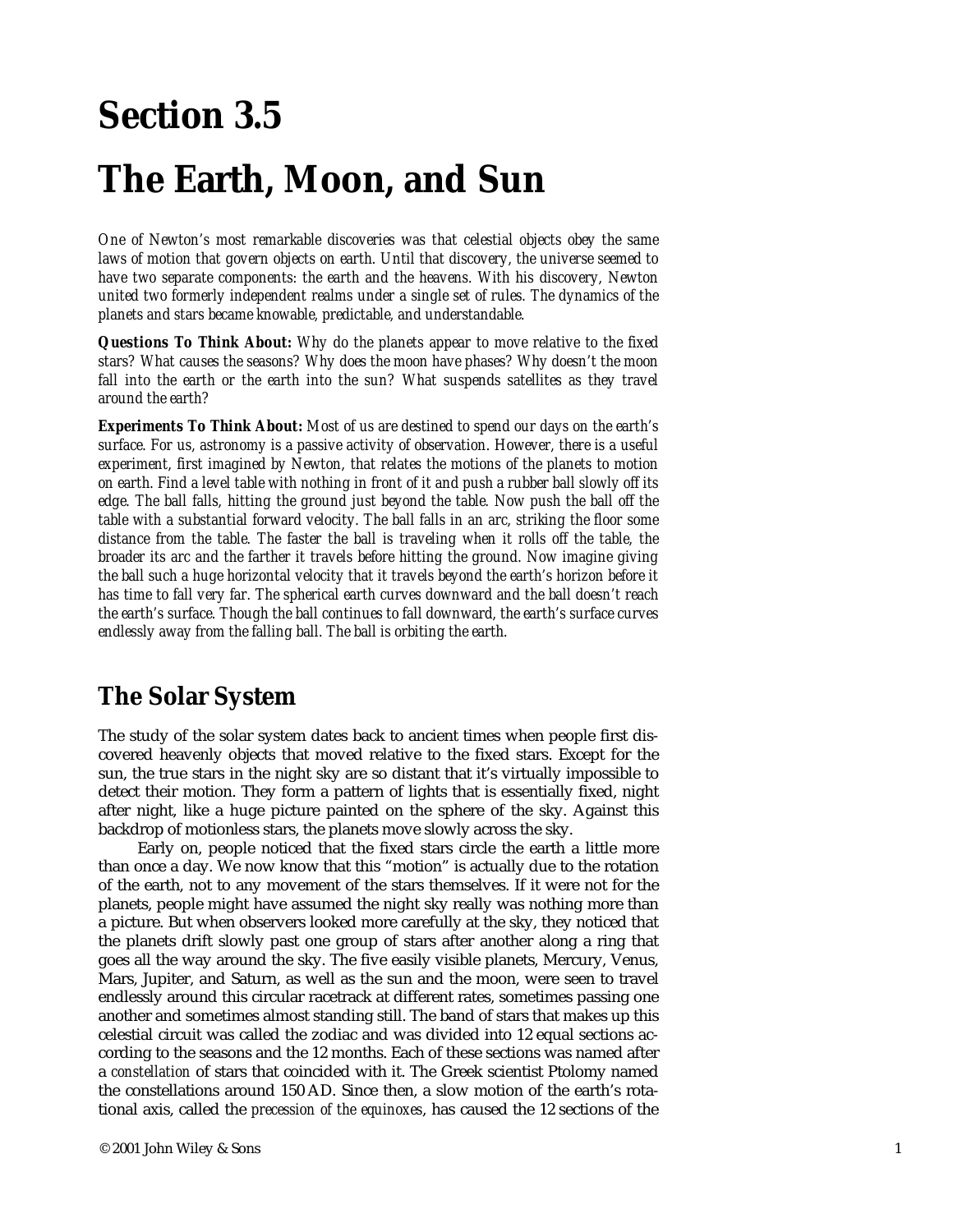zodiac to drift westward. Although these sections no longer coincide with the constellations for which they were named, those names remain in use.

Originally, people believed that the stars, the planets, the moon, and the sun simply traveled around the earth, which remained motionless. The erratic motions of the planets as they circled the earth were attributed to some complicated machinery that drove these heavenly bodies. It was not until the writings of Polish astronomer Nicolaus Copernicus (1473–1543) that anyone considered the possibility that the earth actually participates in the celestial motion. Copernicus suggested that the sun is actually the center of the universe and that the earth travels around the sun. Later, German astronomer Johannes Kepler (1571–1630) used the careful measurements of his former master Tycho Brahe (1546–1601) to prove Copernicus's theories correct and to deduce three important laws of planetary motion. These **empirical laws**—based on observation rather than physical principles—were later proven correct by the work of Sir Isaac Newton.

Perhaps the most important observation of Kepler was that the planets all follow elliptical trajectories as they travel around the sun. Ellipses are a class of geometric curves that can be described roughly as circles and ovals. The trajectories of the planets are called **orbits**. Most of the planets follow elliptical orbits that are almost perfectly circular.

Kepler also found that the larger the planet's orbit, the more time it takes the planet to complete a full circuit around the sun, the **orbital period**. He found that, for a circular orbit, the orbital period is proportional to the **orbital radius** to the 3/2 power:

$$
orbital period \sim orbital radius^{3/2}.
$$
 (3.5.1)

This relationship indicates that doubling the radius of the earth's orbit around the sun would increase the time needed to complete that orbit by a factor of  $2^{3/2}$ (about 2.8) so that it would require about 2.8 of our present years to complete a full orbit around the sun.

We are now prepared to understand why the planets appear to drift across the stars of the Zodiac. Let's follow the motion of two planets, the earth and Mars, over a period of several months (Fig. 3.5.1). At the start of this time, an observer on the earth looks for Mars and finds that it's located in front of a particular group of stars. A month and a half later, the earth has moved 12.5% of the way around its orbit while Mars has moved only 6.6% of the way around its orbit. Mars has a larger orbital radius than the earth and its orbital period is



Fig. 3.5.1 - The planets of the solar system orbit the sun at different rates. The earth orbits the sun once per year while Mars, with its larger orbital radius, takes 1.88 years to complete the circuit. To an observer on the earth, Mars appears first in front of one group of stars, then another, then another.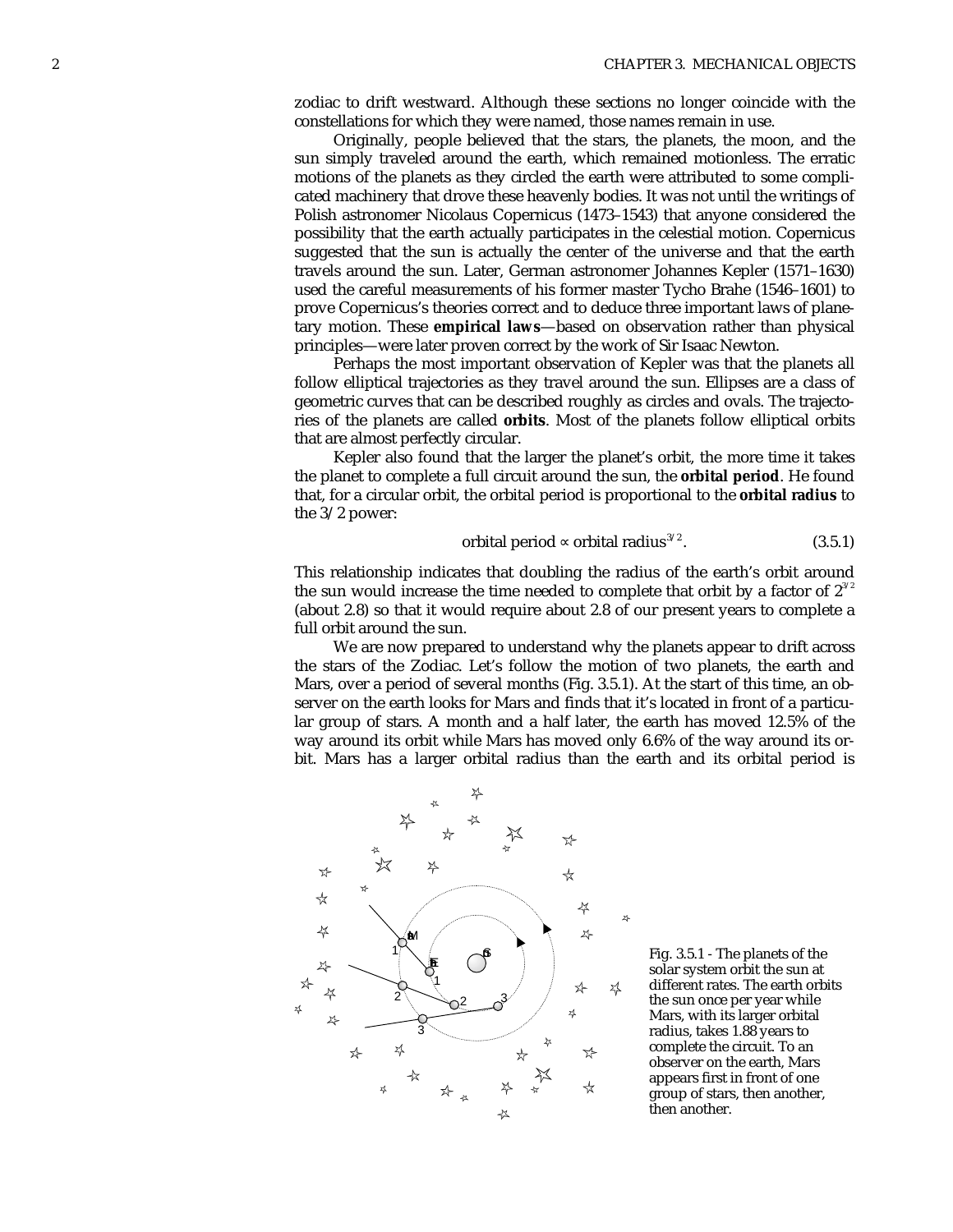1.88 years. The observer on the earth finds that Mars has drifted in front of a different group of stars. Another month and a half later, Mars appears in front of yet another group of stars. Thus, each planet's position relative to the fixed stars depends on where that planet and the earth are in their orbits around the sun.

The sun also appears to move against the fixed stars. Since the earth orbits the sun once each year, the sun seems to pass in front of the whole zodiacal ring of fixed stars once per year.

The earth's moon is a somewhat different case. As we shall soon see, the moon orbits the nearby earth and follows the latter on its journey around the sun. Since the moon goes completely around the earth once every 27.3 days, it appears to move across the zodiac very quickly.

#### **CHECK YOUR UNDERSTANDING #1: Equal but Opposite**

At any time, we only see one side of the sun from earth. Suppose scientists wanted to observe the other side of the sun continuously. They decide to put a satellite in a circular orbit around the sun, so that it's always on the other side of the sun. What should that satellite's orbital radius be?

### **Orbits**

But why do the planets follow elliptical orbits around the sun? For the moment, let's imagine that the solar system consists only of the earth and the sun. The earth and the sun exert gravitational forces on one another so that the earth accelerates toward the sun and the sun accelerates toward the earth. But the sun is 333,000 times more massive than the earth and barely accelerates at all. Thus the earth does virtually all of the moving.

We might expect the earth to accelerate quickly, reach an enormous velocity, and smash catastrophically into the sun. Fortunately, the earth and the sun didn't start out at rest or that is exactly what would have happened (Fig. 3.5.2*a*). Actually, the earth really does accelerate directly toward the sun but it has an initial sideways velocity that prevents it from hitting the sun (Fig. 3.5.2*b*). This sideways velocity would carry the earth away from the sun were it not for gravity. The earth accelerates toward the sun, so its velocity shifts toward the sun.

The gravitational force the sun exerts on the earth is centripetal, always toward the nearly stationary sun. The earth's acceleration is also centripetal. The earth's velocity continues to change and the planet's path is bent around in a huge elliptical arc through space. This arc eventually closes on itself after a period of one year to form an almost circular ellipse. This ellipse is the earth's **orbital path** through space.

Because the earth's orbital path is almost circular, the earth undergoes uniform circular motion about the sun. It experiences an inward gravitational force from the sun and an outward fictitious force due to this centripetal acceleration. The real force of gravity and this outward fictitious force balance so that the earth's apparent weight is zero. For objects located at the earth's surface, the cancellation may not be quite perfect. Small imbalance between the sun's gravity and the centrifugal "force" of orbiting the sun contribute to the ocean tides, as discussed in Section 7.3.

It's as though the tiny earth swings around the gigantic sun on cord, following a nearly circular path. The cord is actually the force of gravity. As long as the earth continues to travel sideways, gravity can't pull the earth any closer to the sun. Because the force of gravity grows weaker as a planet moves farther from the sun, a larger orbit must take longer than a smaller orbit. Planets close to the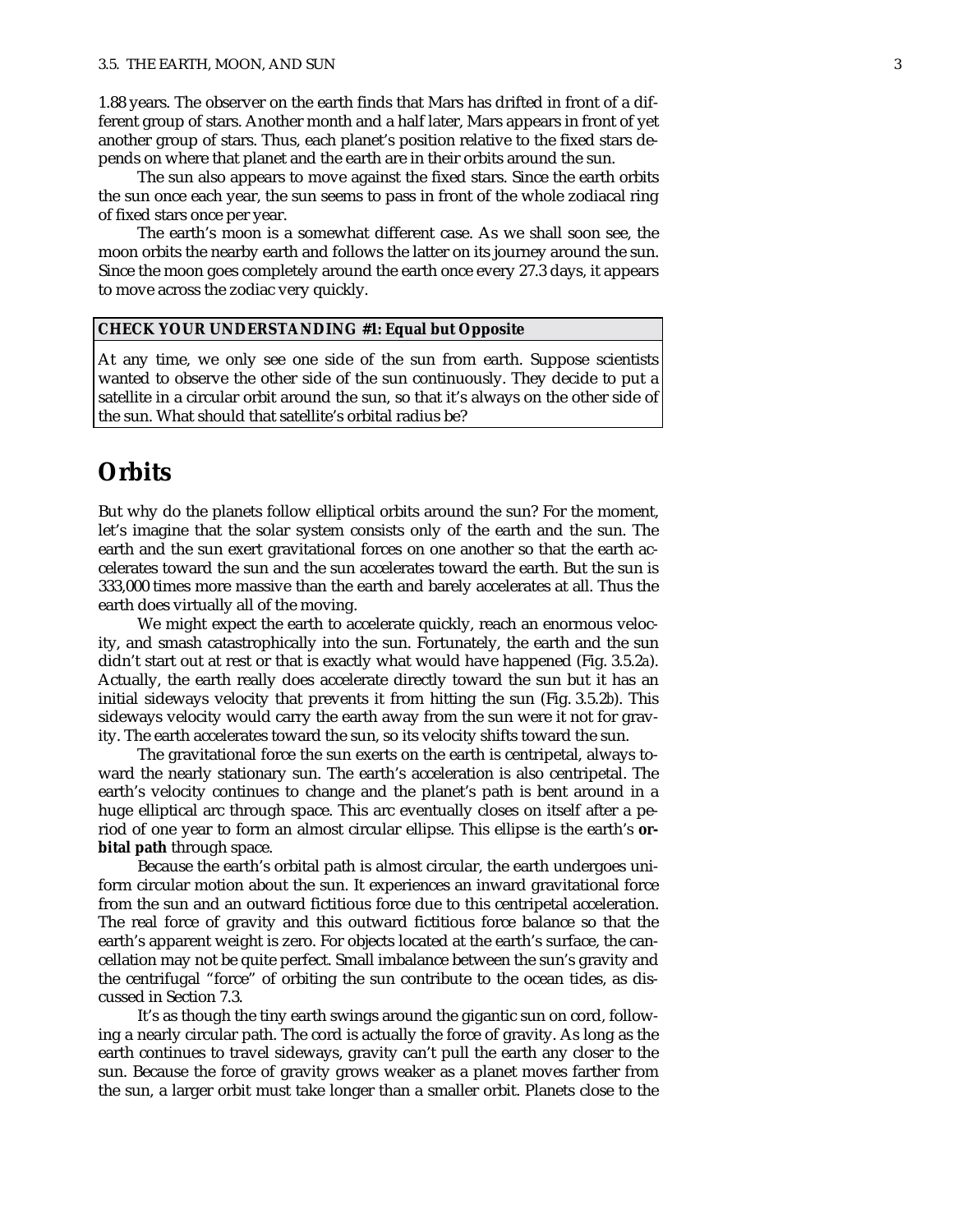tion between the earth and the sun causes both objects to accelerate directly toward one another. The less massive earth does most of the accelerating. (*a*) If the earth had started out stationary, then it would have accelerated directly toward the sun, picked up speed, and smashed into the sun's surface. (*b*) However, the earth has a large velocity relative to the sun, at right angles to the line separating them. The earth accelerates directly toward the sun, but it misses the sun as it heads toward the lower left corner of this figure and circles the sun in an elliptical orbit. The earth always accelerates directly toward the sun but its sideways velocity prevents it from hitting the sun.



sun can orbit it rapidly, as though held by a strong rope. Planets far from the sun must travel very slowly around it, as though held by a fine, delicate thread.

That the earth's orbit closes on itself perfectly after one trip around the sun is a remarkable result. It occurs because the force of gravity is exactly proportional to one divided by the square of the distance between the sun and the earth, an observation that we'll cover in Section 5.3. Any other type of centripetal force would still create orbits, but these orbits wouldn't necessarily close on themselves after one complete trip around the center. For example, if you attach a ball to a rubber band and swing it around with your hand, the ball will follow a complicated orbital path that never quite closes on itself. That's because the rubber band's centripetal force isn't proportional to 1 divided by the square of the distance between your hand and the ball.

The sun also accelerates toward the earth, but its enormous mass prevents it from picking up much speed. Instead, the sun only wobbles ever so slightly as the tiny earth circles around it. To be precise, the two objects orbit together about their combined center of mass. Because the mass of the sun dominates the combined system, their center of mass is almost exactly at the center of the sun. The other planets orbit the sun in the same manner as the earth. The giant planets, Jupiter, Saturn, Uranus, and Neptune, are more massive than the earth and make the sun wobble more than the earth does. Still, for most purposes we can imagine that the objects in the solar system merely circle about a stationary sun.

The planets are too far apart from one another for their gravitational attractions to be very noticeable. The earth does attract Mars (and vice versa), but so weakly that this gravitational force is nearly impossible to detect. However, the planet Pluto was found in 1930 because people observed that some unseen object was distorting the planet Neptune's orbit around the sun.

#### **CHECK YOUR UNDERSTANDING #2: Out of Round We Go**

The scientists want to move their sun-orbiting satellite in closer to get a better view of the sun's surface. The satellite is currently orbiting the sun at the earth's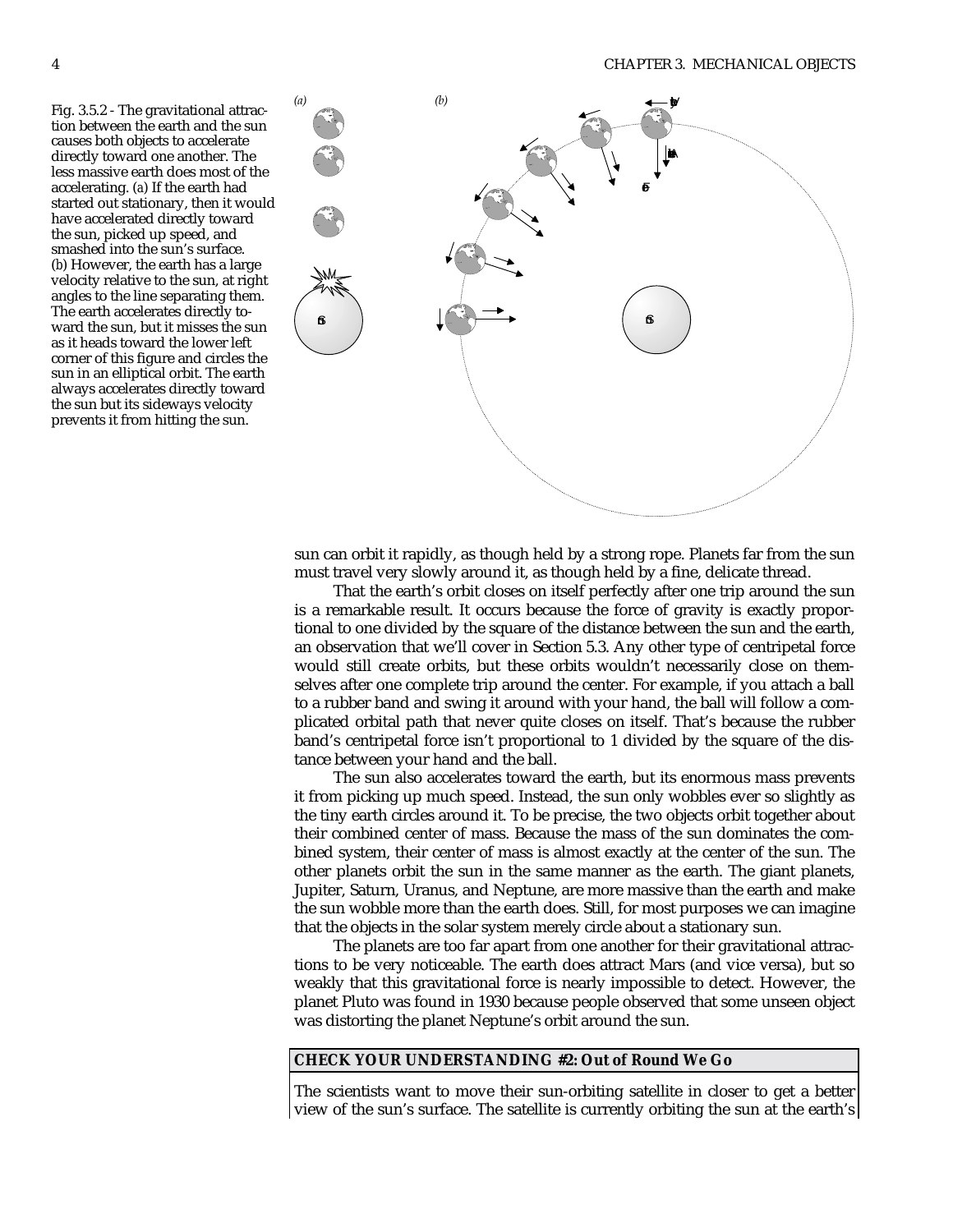orbital radius. They still want the satellite to orbit the sun once per year. What will happen if they move their satellite in close to the sun and give it just enough sideways speed to complete one circular orbit per year?

### **The Moon**

While the planets seem largely unaffected by one another's presence in the solar system, that isn't true of their moons. For example, the earth's moon is so close to the earth—400 times closer than the sun—that it's strongly affected by the earth's gravity. The earth and the moon move together as a pair. The earth is about 80 times as massive as the moon, so the moon does most of the moving. The moon accelerates toward earth and orbits it, just as the earth orbits the sun. Because of the small size of the earth-moon system, the moon completes its nearcircular orbit in only 27.3 days.

This 27.3 day cycle approximately coincides with the phases of the moon. Sometimes the moon appears to be a complete white disk and other times it is only a thin crescent. What causes these phases?

The phases occur because we can only see the portion of the moon that is illuminated by the sun (Fig. 3.5.3). As the moon orbits the earth, the lighted side of the moon is sometimes facing toward the earth and sometimes facing away from the earth. When the moon is as far away from the sun as its orbit allows, the moon's lighted side is facing toward us. We then see the complete lighted disk of a full moon. When the moon is as close to the sun as its orbit allows, the moon's lighted side is facing away from us. We can't see the moon at all and call this the new moon. In between, we see portions of the lighted half of the moon. These portions appear as crescent moons, half moons, or gibbous moons.





Occasionally, the earth gets in the way of light illuminating the moon. During those times, the moon is in the earth's shadow and a **lunar eclipse** occurs. A person on earth, looking at the moon, sees a huge round shadow drift slowly across the moon's surface. For a time, this shadow may completely cover the moon's surface. Because the moon is as far as possible from the sun, the moon appears full just before and after the lunar eclipse.

Similarly, there are rare occasions when the moon blocks the sunlight on its way to the earth's surface. A person standing on the earth will see the dark lunar sphere pass in front of the sun and block its light, and a **solar eclipse** occurs. The moon is fairly small and is just barely able to obscure the entire sun from view for people at the right location on earth. That is why solar eclipses are so much rarer than lunar eclipses. Because the moon is as close as possible to the sun, the moon appears new just before and after the solar eclipse.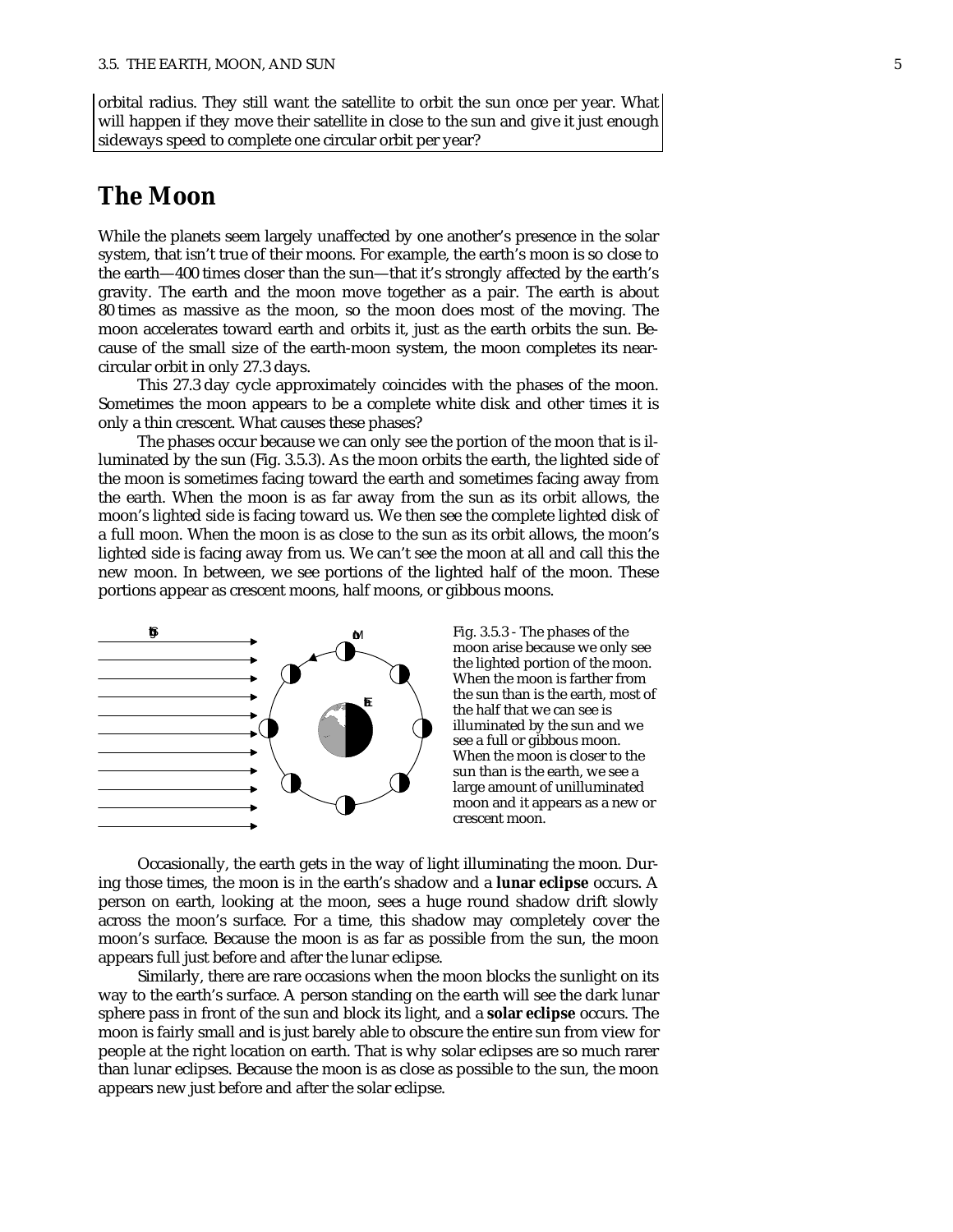#### **CHECK YOUR UNDERSTANDING #3: Down in Front!**

The sun-orbiting satellite observing the opposite side of the sun is programmed to take a picture of the earth. This request turns out to be impossible. What is wrong?

## **The Day**

To a person standing on the surface of the earth, the sun appears to rise in the east every morning and set in the west every evening. Of course, people long ago realized that this daily schedule doesn't reflect any movement of the sun, but rather the rotation of the earth. The earth rotates on its axis slightly more than once a day so that every object in the sky appears to circle the earth in approximately that same amount of time.

The earth keeps on spinning because it has an incredible amount of angular momentum. It obtained this angular momentum during its formation and has retained this angular momentum because there are few torques exerted on it. The sun and the moon exert small torques on the earth as they drive the ocean tides, but for the most part, the earth just keeps on rotating at a very steady rate determined only by its total angular momentum and its moment of inertia. For about half a day, any point on the earth's surface is facing the sun and for about half a day, that same point is rotated away from the sun.

But how long is a day on the moon? To figure that out, we'll start by noting that the moon orbits the earth with the same half of its surface always pointing toward the earth. This locking of its rotation to its orbit occurred long ago as the result of tidal effects (see Section 7.3) that deformed the moon so that it isn't perfectly spherical. Because the moon's rotation is locked to its orbit, the moon turns on its axis only once every 27.3 earth days. As a result, a person on the moon will notice that the sun appears to rise and set once every orbit of the moon around the earth. The "day" on the moon is 27.3 earth days long.

We can't see the other half of the moon from the earth, since it always faces away from the earth. The far side of the moon is only visible from spacecraft that travel to that side. People mistakenly interchange the expressions "far side of the moon" and "dark side of the moon." The far side of the moon is the one not visible from earth and is always the same region of the moon's surface. The region of the moon that is dark changes throughout the moon's 656 hour "day."

#### **CHECK YOUR UNDERSTANDING #4: Slow Motion**

Scientists on the earth can only observe the sun half the time because of the earth's rotation. Their satellite observes the sun continuously through its telescope. What is the satellite's rate of rotation?

### **The Seasons**

The earth rotates on its axis about once a day and orbits the sun once a year. Apart from changes in the sun's position against the fixed stars, it seems that every day should be identical to the day before. Why are there seasons? Why is a winter's day so much shorter than a summer's day?

The answers to these questions lie in the orientation of the earth's rotational axis relative to its orbit around the sun. The earth's orbit around the sun describes a huge, nearly circular ellipse that you could imagine as defining the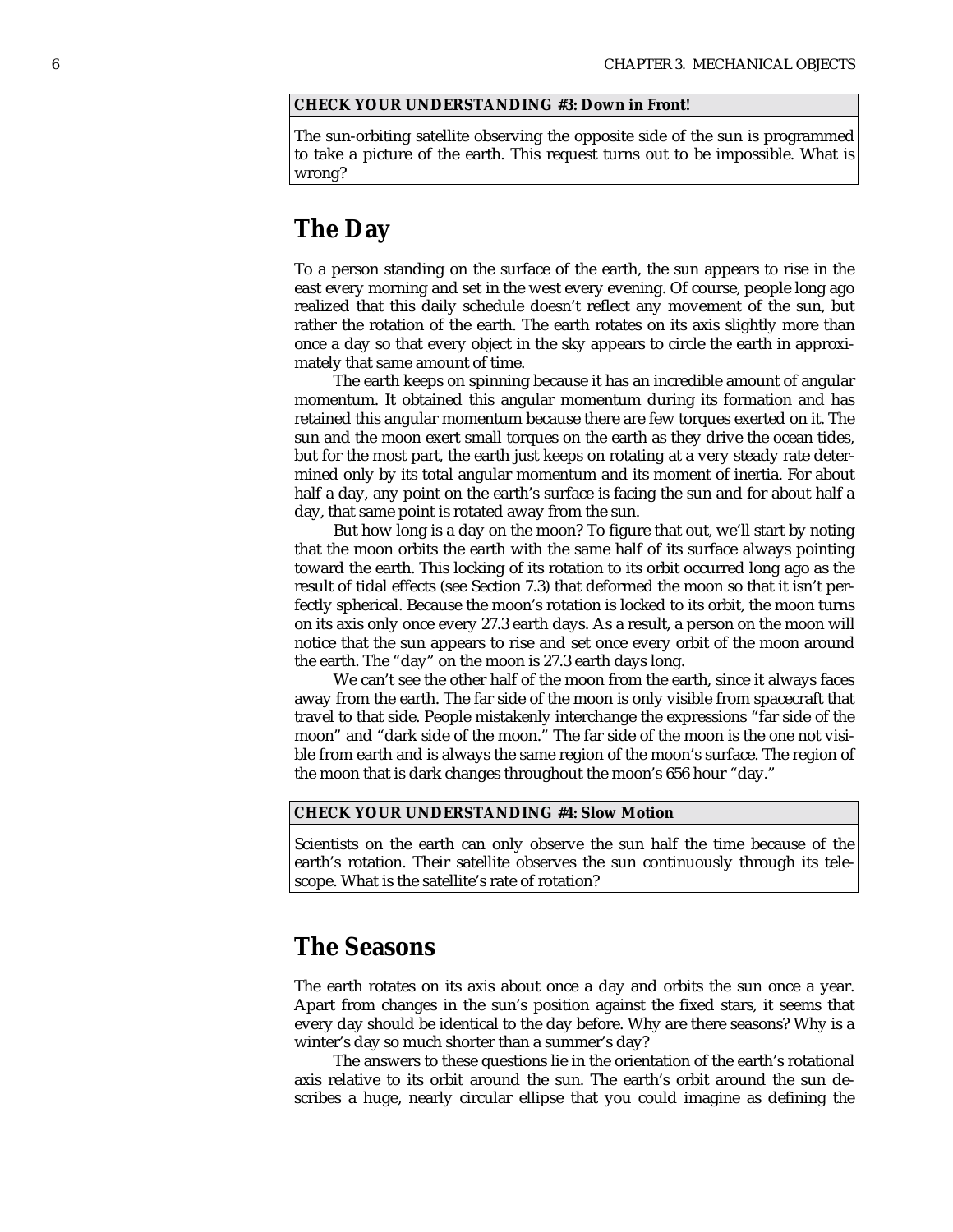edges of a gigantic glass disk. We call the geometrical surface represented by this glass disk the **orbital plane**. If the earth's rotational axis were straight up and down to a person standing upright on this orbital plane, then the earth's situation wouldn't change much as it followed its orbit and every day would be essentially the same.

But the earth's rotational axis is *not* straight up and down with respect to the orbital plane. The earth rotates about an axis that is tilted 23.45° away from straight up and down. And because the earth has so much angular momentum, the earth's rotational axis keeps pointing the same direction relative to the fixed stars, day after day, month after month, and year after year. It points almost directly toward a bright, solitary star—Polaris, the "north star."

For part of the year, the earth's northern hemisphere is tilted away from the sun (Fig. 3.5.4*a*) and for part of the year, the northern hemisphere is tilted away from the sun (Fig. 3.5.4*c*). When the northern hemisphere is tilted toward the sun, as it is around June 21 (Fig. 3.5.4*c*), the northern hemisphere experiences summer. The sun appears more nearly overhead at noon in the northern hemisphere and the day is much longer than the night. North of the *Arctic Circle*, a band located 23.45° south of the North Pole, the sun never sets at all during part of the summer. When the northern hemisphere is tilted away from the sun, as it is around December 22 (Fig. 3.5.4*a*), the northern hemisphere experiences winter. The sun never rises very high in the sky and the day is much shorter than the night. North of the Arctic Circle, the sun never rises at all for part of the winter.

In the southern hemisphere, the experiences are reversed. The southern hemisphere experiences the height of summer around December 22 and the depths of winter around June 21. South of the *Antarctic circle*, a band located 23.45° north of the south pole, the sun never sets during part of the summer and never rises during part of the winter.

People living on a certain band around the earth, near the equator, find that the sun passes directly overhead in the middle of the day. The location of this band moves with the seasons. It moves north as summer approaches and it move south as winter approaches. At the *autumnal* (September 21) and *vernal* (March 21) **equinoxes**, the earth's rotational axis is pointed neither toward nor away from the sun and the sun appears directly overhead to people living on the earth's equator. On June 21, the earth's northern hemisphere is tilted as much as possible toward the sun, its summer **solstice**, and the sun appears overhead to people living on the *Tropic of Cancer*, a band located 23.45° north of the equator. On December 22, the northern hemisphere is tilted as much as possible away



Fig. 3.5.4 - The seasons arise because the earth's rotational axis is tilted with respect to its orbital plane. For half the year, the earth's northern hemisphere is tilted toward the sun and for half the year, it's tilted away from the sun. The more the northern hemisphere is tilted toward the sun, the longer are its days and the shorter its nights.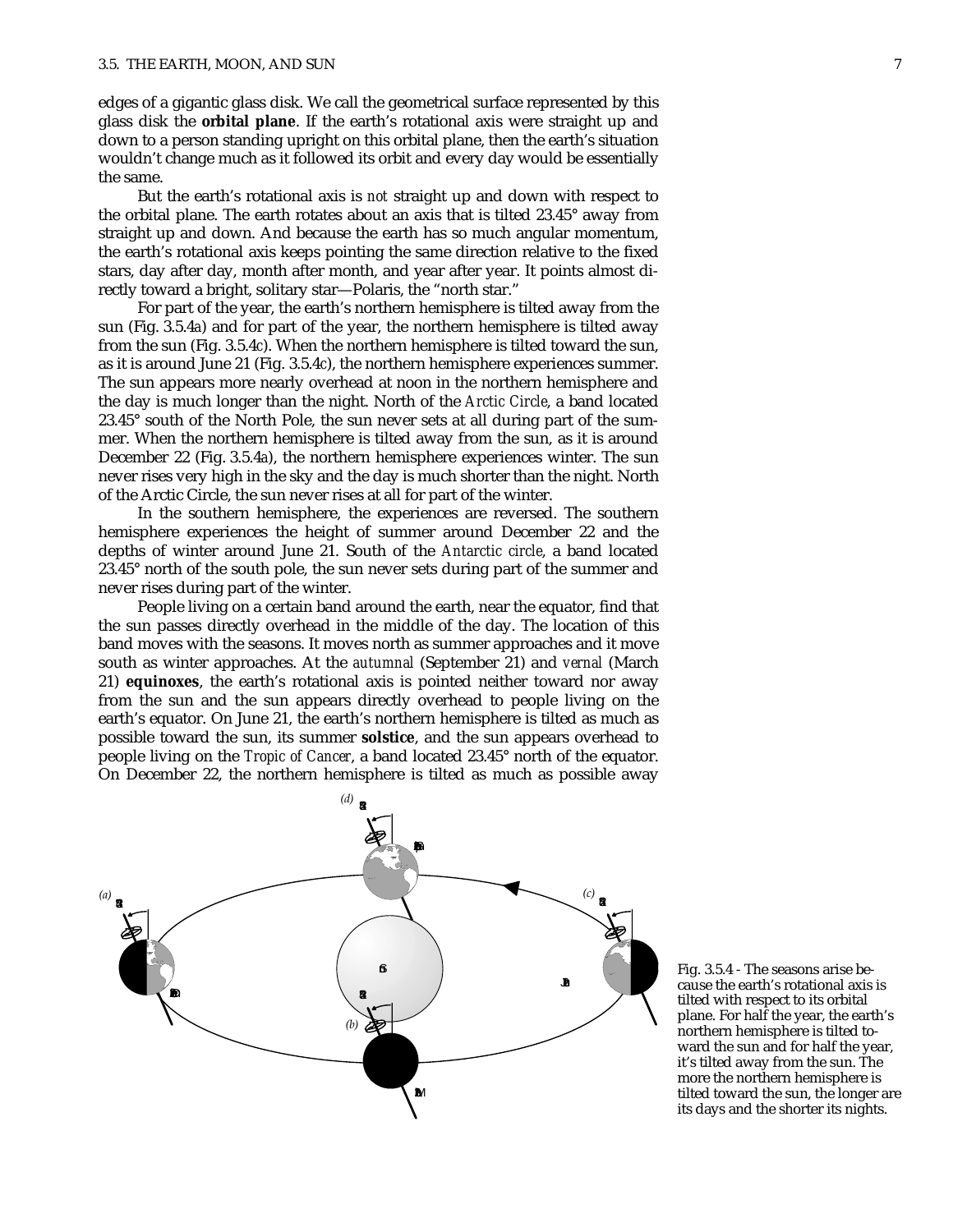from the sun, its winter solstice, and the sun appears overhead to people living on the *Tropic of Capricorn*, located 23.45° south of the equator.

Actually, the observation that the earth's rotational axis always points in the same direction isn't really true. The sun and moon exert small torques on the earth that cause the earth's rotational axis to turn ever so slowly about an axis that would appear vertical to a person standing on the earth's orbital plane. This slow movement of the earth's rotational axis, the precession of the equinoxes, completes one full cycle every 25,800 years. Because of it, the *tropical* or *civil year* (the time between successive vernal equinoxes) is a little shorter than the solar or *sidereal year* (the time in which the earth completes one full orbit of the sun relative to the fixed stars). The stars overhead at midnight on any particular day of the year are slowly changing because of this precession, which is why the constellations observed by Ptolomy two thousand years ago are no longer aligned with their regions of the zodiac.

There is one other interesting detail about the earth's orbit—the earth's orbit isn't a perfect circle, it's an ellipse. The earth is therefore not always the same distance from the sun. The earth makes its closest approach, its *perihelion* of 147,100,000 km (91,300,000 miles), on January 2 and reaches its farthest point from the sun, its *aphelion* of 152,100,000 km (94,400,000 miles), on July 4. So the northern hemisphere's summer has nothing to do with the closeness of the sun. The earth is actually farthest from the sun during the northern hemisphere's summer.

#### **CHECK YOUR UNDERSTANDING #5: We're Getting Dizzy**

At the end of its useful life, a brief failure of its propulsion system abruptly starts the sun-orbiting satellite spinning about an axis that points directly at the sun. Though disabled and inert, the satellite continues to orbit the sun. After three months, the satellite has traveled a quarter of the way around the sun. Which way is the satellite's rotational axis pointing?

### **Other Objects in the Solar System**

The solar system has many other objects that are too small to be called planets but that are visible from the earth. There are many more objects that can't be seen until their paths cross that of the earth and they appear in our atmosphere as **meteors** or "falling stars." All of these objects travel in elliptical orbits around the sun. The **asteroids** are a group of objects that orbit the sun between the orbit of Mars and the orbit of Jupiter. The asteroids have nearly circular orbits and they are sometimes called minor planets.

In contrast, **comets** are objects that orbit the sun in highly non-circular elliptical orbits. They start very far from the sun and dive in close once per orbit. A typical comet is warmed by sunlight as it approaches the sun and becomes visible as gas evaporates from its surface and reflects the sun's light. A typical orbit of a comet appears in Fig. 3.5.5.

We can follow the comet through one orbit to see how it behaves. The



Fig. 3.5.5 - A comet orbits the sun in a very elongated or eccentric elliptical orbit. It moves slowly when it's far from the sun but speeds up as it approaches the sun. The comet's tail is actually gas that evaporates from the comet's nucleus and that is driven back, away from the sun, by the solar wind.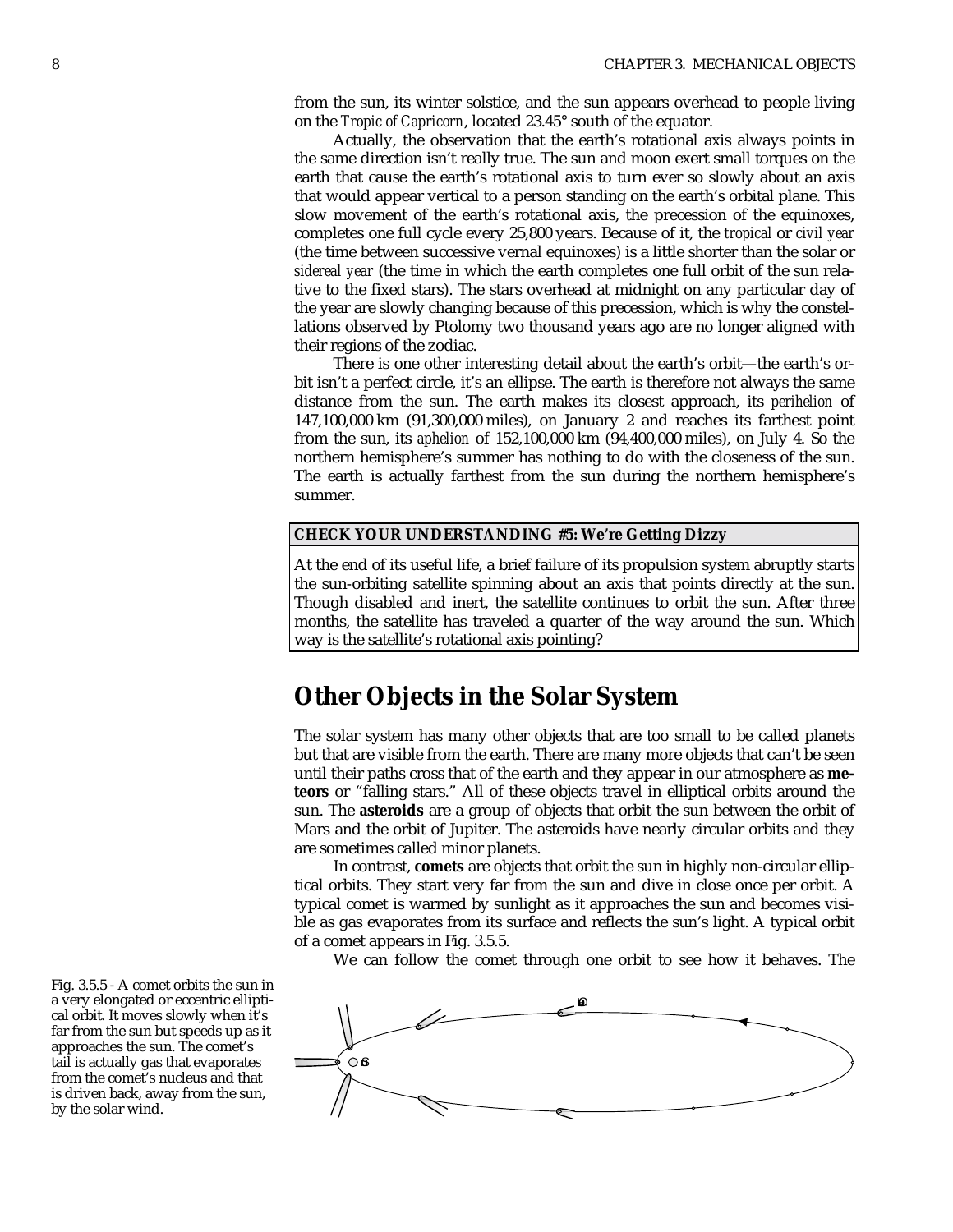comet starts far from the sun, where it moves slowly and has relatively little kinetic energy. Since it's very small, it's essentially impossible to see even with a large telescope. However, its distance from the sun gives it a great deal of gravitational potential energy. The comet accelerates toward the sun but it doesn't have the sideways velocity needed to send it into a near-circular orbit, like the orbits of the planets. Instead, the comet dives almost directly toward the sun, picking up speed and kinetic energy at the expense of gravitational potential energy. As the comet approaches the sun, sunlight warms its surface and gas begins to evaporate from its nucleus. A steady spray of particles flowing away from the sun, the **solar wind**, blows this comet gas out and away from the sun like a gossamer streamer in the breeze from a fan. We see this gas because it's illuminated by sunlight.

The comet reaches its closest approach to the sun at a very high speed. It has converted most of its gravitational potential energy into kinetic energy and it sails quickly past the sun and begins to return to the distant reaches of the solar system. The streamer of gas recondenses on the cooling nucleus of the comet and the comet becomes harder and harder to see. It continues to accelerate toward the sun, but this time its acceleration slows its outward velocity. The comet is converting its kinetic energy back into potential energy. Eventually, it returns to its original position and the whole cycle begins again.

#### **CHECK YOUR UNDERSTANDING #6: Out of Round**

A small rocky object, a meteor, finally smashes into the sun-orbiting satellite at a fantastic velocity and breaks the satellite into many small fragments. What was the path of this meteor before it hit the satellite?

### **Satellites and Spacecraft**

For the past several decades, people have used rockets to place satellites and spacecraft into orbit around the earth and other objects of the solar system. These artificial planets behave exactly as the original objects in the solar system do: they follow elliptical orbits.

A spacecraft that is in low earth orbit, not far above the earth's atmosphere, weighs almost as much as it did on the ground. The spacecraft accelerates directly toward the center of the earth. However, it has a huge sideways velocity of about 28,600 km/h (17,800 mph). Instead of crashing into the earth's surface, the spacecraft misses the earth and travels around it.

The astronauts riding in the spacecraft feel the sensations of falling all the time—they really are in free fall. Everything in the spacecraft falls together, accelerating toward the center of the earth but missing it because of the sideways velocity. Because everything moves together, the astronauts feel no tendency to accelerate toward the floor, walls, or ceiling of the spacecraft. Their apparent weights are zero and they feel weightless. They always feel as though they had jumped off the high diving board half a second ago and have not yet reached the water.

A spacecraft in low earth orbit takes about 90 minutes to complete its orbit. If the spacecraft tried to move any faster, it would fly outward, away from the earth. If it tried to move any slower, it would crash into the earth. For a spacecraft to take longer to complete its orbit, it must be farther from the earth. *Geosynchronous satellites* orbit the earth once per day at an altitude of 35,900 km (22,300 miles) above the surface of the earth. If a geosynchronous satellite orbits